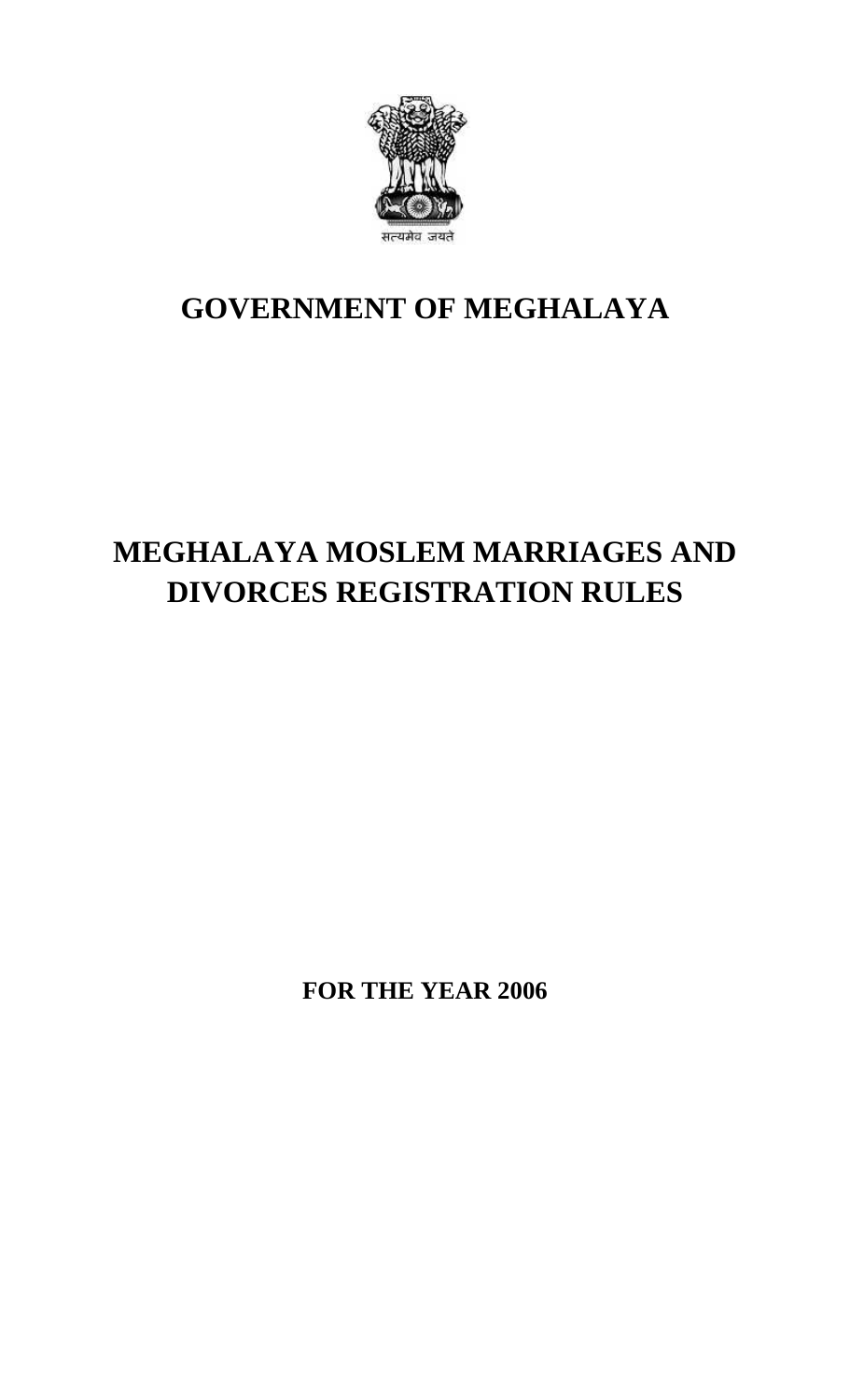## The 21<sup>st</sup> November, 2006

**No. ERTS (R) 13/2005/168** – Whereas, the Supreme Court of India in its Order dated February 14, 2006 in Transfer Petition (C) No. 291 of 2005 has issued directions to States of the Indian Union to frame rules providing inter-alia for compulsory registration of marriages, and

Whereas, the views/comments/suggestions/objections received from the general public in response to the Draft Rules published earlier have been duly considered by the State Government, wherever appropriate. Whereas, the views/comments/suggestions/objections received from the general public in<br>onse to the Draft Rules published earlier have been duly considered by the State<br>vernment, wherever appropriate.<br>Now, therefore, the Go

section 17 of the Meghalaya Moslem Marriages and Divorces Registration Act (Assam Act IX of 1935), the State / Government of Meghalaya hereby makes the following rules, namely: Now, therefore, the Government of Meghalaya, in exercise of the powers conferred by section 17 of the Meghalaya Moslem Marriages and Divorces Registration Act (Assam Act IX of 1935), the State / Government of Meghalaya her

- Marriages and Divorces Registration Rules, 2006.
	- (2) They shall come into force from the date of notification in the Official Gazette.
- 2. **Definitions:-** In this rules unless the context otherwise requires
	- (a) "Act" means the Meghalaya Moslem Marriages and Divorces Registration Act (Assam Act IX of 1935, as adapted by the State of Meghalaya).
- (b) "Permanent Committee" means the body of persons for the time being appointed by the government of Meghalaya for the transaction of such business connected with the administration of the Act as is entrusted to them in the State of Meghalaya. 9. The marriages of marriages to be compulsory:- With the notification of these rules, all marriages solemnised under the Meghalaya Moslem Marriages and Divorces Registration of marriages solemnised under the Meghalaya Mos
- Act (Assam Act IX of 1935 shall be compulsorily registered. 4. As soon as the Act comes into force in any area the District Registrar shall nominate<br>sufficient number of persons possessing the qualifications specified in rule 5 to be licensed as<br>afficient number of persons possessi
- marriages solemnised under the Meghalaya Moslem Marriages and Divorces Registration<br>Act (Assam Act IX of 1935 shall be compulsorily registered.<br>As soon as the Act comes into force in any area the District Registrar shall n As soon as the Act comes into force in any area the District Registrar shall nominate sufficient number of persons possessing the qualifications specified in rule 5 to be licensed as Moslem Registrars under Section 6. The
- 5. The District Registrar's nomination shall be submitted to the Inspector General of Registration to be placed before the Permanent Committee, and shall be accompanied by the original application of the candidate in the following form, together with a certificate of good moral character, and either a certificate that he has passed the Senior Madrasa final Examination or a certificate that he possesses sufficient acquaintance with the Arabic language and the Moslem law of Marriage and Divorce, signed by three Mohammadan gentlemen of respectability and position:

Application for the Moslem Registrarship under the Act IX of 1935 (an Act to provide for the voluntary registration of Moslem Marriages and Divorces at \_\_\_\_\_\_\_\_\_\_\_\_\_\_\_\_\_\_\_\_\_\_\_\_\_\_ District of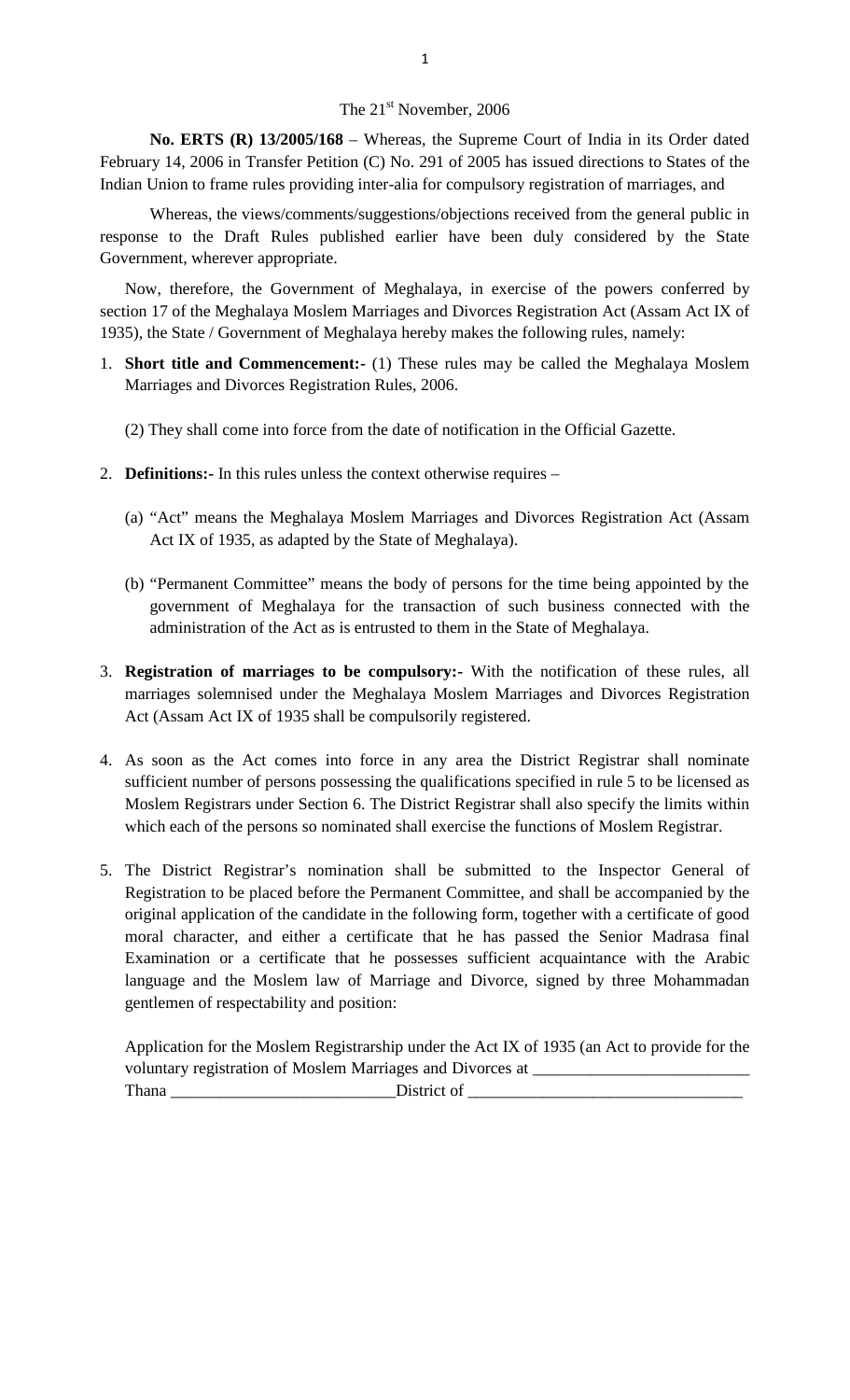| Name and usual signature of candidate and address in full.<br>$\mathbf 1$ | Profession of present employment of candidate with present salary or pension.<br>Age.<br>$\overline{\mathbf{3}}$<br>$\overline{2}$ | Father's name and profession.<br>$\overline{4}$ | Present family residence of candidate.<br>5 | Distance of residence from the Moslem registry office and Sadar station.<br>6 | Whether candidate has a masonry house for his office.<br>$\overline{7}$ | If previousely employed under Government details of past service, if ever dismissed<br>from any post, particulars of the fact.<br>8 | Name and address of persons recommending the candidate.<br>9 | Urdu,<br>Persian,<br>acquainted with Arabic,<br>has<br>candidate<br>Assamese or English<br>Whether the<br>10 | Whether the candidate has passed the Senior Madrasa examination and holds any<br>Certificate from any Government or private Madrasa (stating his name).<br>$\overline{11}$ | Remark of the District Registrar.<br>12 | Remarks<br>13 |
|---------------------------------------------------------------------------|------------------------------------------------------------------------------------------------------------------------------------|-------------------------------------------------|---------------------------------------------|-------------------------------------------------------------------------------|-------------------------------------------------------------------------|-------------------------------------------------------------------------------------------------------------------------------------|--------------------------------------------------------------|--------------------------------------------------------------------------------------------------------------|----------------------------------------------------------------------------------------------------------------------------------------------------------------------------|-----------------------------------------|---------------|
|---------------------------------------------------------------------------|------------------------------------------------------------------------------------------------------------------------------------|-------------------------------------------------|---------------------------------------------|-------------------------------------------------------------------------------|-------------------------------------------------------------------------|-------------------------------------------------------------------------------------------------------------------------------------|--------------------------------------------------------------|--------------------------------------------------------------------------------------------------------------|----------------------------------------------------------------------------------------------------------------------------------------------------------------------------|-----------------------------------------|---------------|

- Candidate for permanent posts of Moslem Registrar will be preferred if they have passed the Senior Madrasa Final Examination; and they must be of good moral character. In the Selection of Moslem Registrar, preference shall natives and a domiciled in Meghalaya and who reside at a convenient place within the limit Candidate for permanent posts of Moslem Registrar will be preferred if they have passed the<br>Senior Madrasa Final Examination; and they must be of good moral character. In the<br>Selection of Moslem Registrar, preference shall Senior Madrasa Final Examination; and they must be of good moral character. In the Selection of Moslem Registrar, preference shall ordinarily be given to candidates who are natives and a domiciled in Meghalaya and who resi bar. A person whose age exceeds forty years will not be appointed a Moslem Registrar. 1. The limits within which a Moslem Registrar shall be nominated a Moslem Registrar merely by reason of some supposed hereditary right, the fact that a person is a pensioner shall not be a bar. A person whose age exceeds f
- limits of a sub-district under the India Registration Act, or with the jurisdiction of such police<br>station or stations or parts thereof, as the Government may, from time to time, direct. The<br>headquarters shall be at some c station or stations or parts thereof, as the Government may, from time to time, direct. The headquarters shall be at some convenient place within those limits.
- the District Registrar may be requested to submit a fresh nomination, or the Committee may select another candidate with the necessary qualifications for the approval of the Government.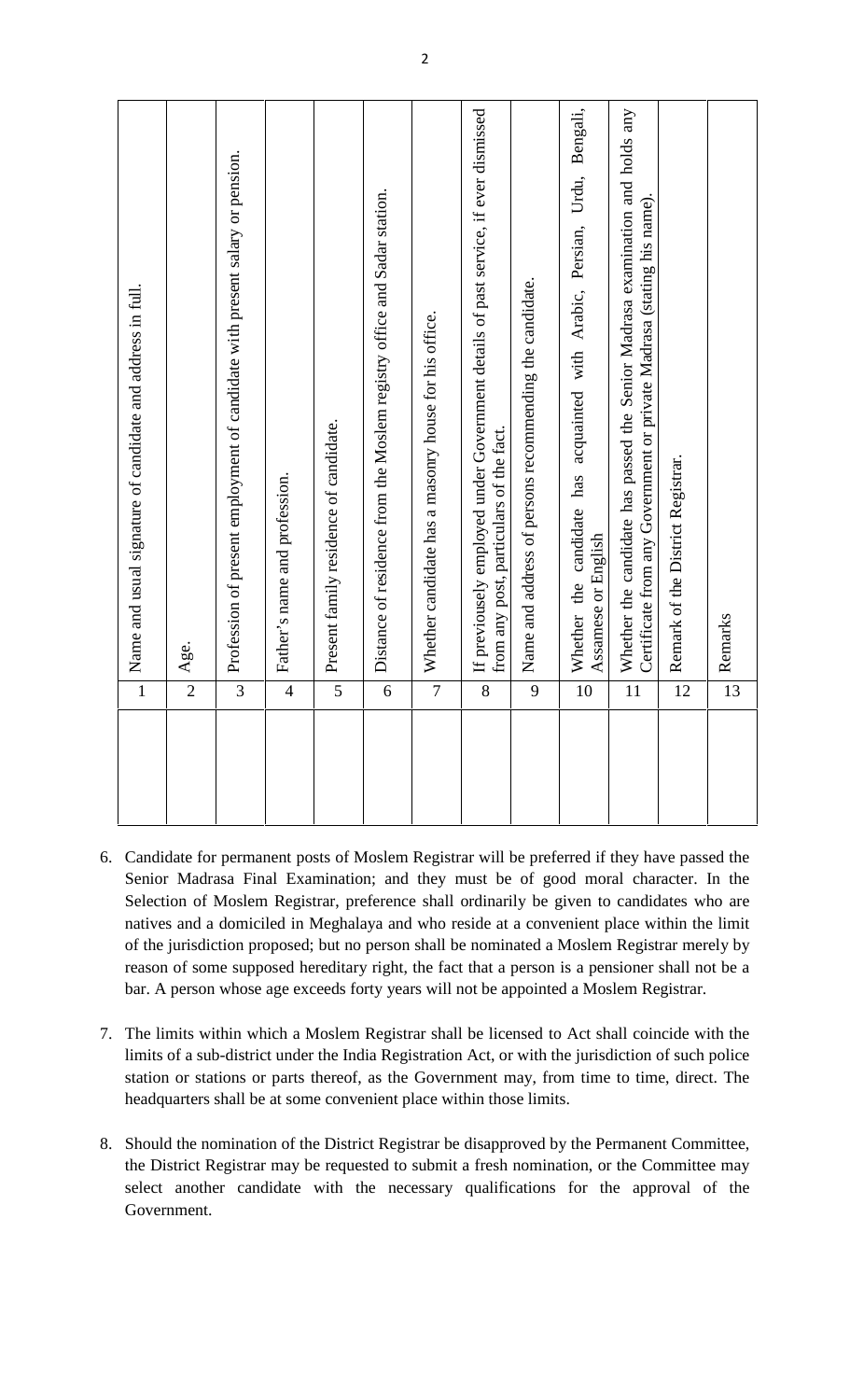9. (1) Every candidate selected for appointment as a Moslem Registrar shall at first be appointed on probation and shall not be confirmed until he has passed the prescribed examination.

(2) The said examination shall be held annually in each division in June at a convenient centre under the Superintendence of a District Registrar or a Gazetted Officer of Government to be nominated by District Registrar.

(3) The centre shall be selected by the Inspector General of Registration in consultation with the District Registrars.

(4) The examination will consist of two papers, one in Mohammadan law especially the law of Marriage and Divorce, the other comprising question on the Act and the Kazis Act, 1880 (Act XII of 1880), and rules framed thereunder.

(5) Probationers being passed students of the Arabic Department will be required to present themselves for examination only in the second of those papers.

(6) The papers will be set by one of the members of the Permanent Committee or by a person appointed by the Permanent Committee, who shall also examine the papers and mark them<br>and submit the results to the Permanent Committee for approval. The Committee will decide<br>which of the candidates shall be considered to and submit the results to the Permanent Committee for approval. The Committee will decide which of the candidates shall be considered to have passed.

compelled to appear within less than six months from the date of his appointment. Any candidate who fails to pass within three years from the date of his appointment shall be removed from his office. (7) Every probationer will be allowed to appear twice, provided that no probationer will be compelled to appear within less than six months from the date of his appointment. Any candidate who fails to pass within three yea

- posting of, Moslem Registrars. When possible he will consult the Permanent Committee.
- 11. Licenses to qualified persons who have been approved as Moslem Registrars will be granted in the following form.

| Shillong, the |
|---------------|
|               |

To

- rules as may from time to time be prescribed by the Provincial Government, in pursuance of the power conferred upon them, by the above Act. (2) It will be your duty carefully to observe the provisions of the above mentioned Act, and such rules as may from time to time be prescribed by the Provincial Government, in pursuance of the power conferred upon them, by
- Government of Meghalaya.

<sup>(1)</sup> By virtue of the authority conferred upon the Government of Meghalaya, by Section 3 of the Assam Moslem Marriages and Divorces Registration Act, 1935 as adapted by Meghalaya, you are hereby authorised to register, in the manner prescribed by the above Act, all Moslem Marriages and Divorces which shall be effected within \_\_\_\_\_\_\_\_\_\_\_\_\_\_\_\_\_\_\_\_\_\_\_\_\_\_\_\_\_\_\_\_\_ in By virtue of the authority conferred upon the Government of Meghalaya, by Section 3 of the<br>Assam Moslem Marriages and Divorces Registration Act, 1935 as adapted by Meghalaya,<br>you are hereby authorised to register, in the m for such Registration. (2) It will be your duty carefully to observe the provisions of the above mentioned Act, and such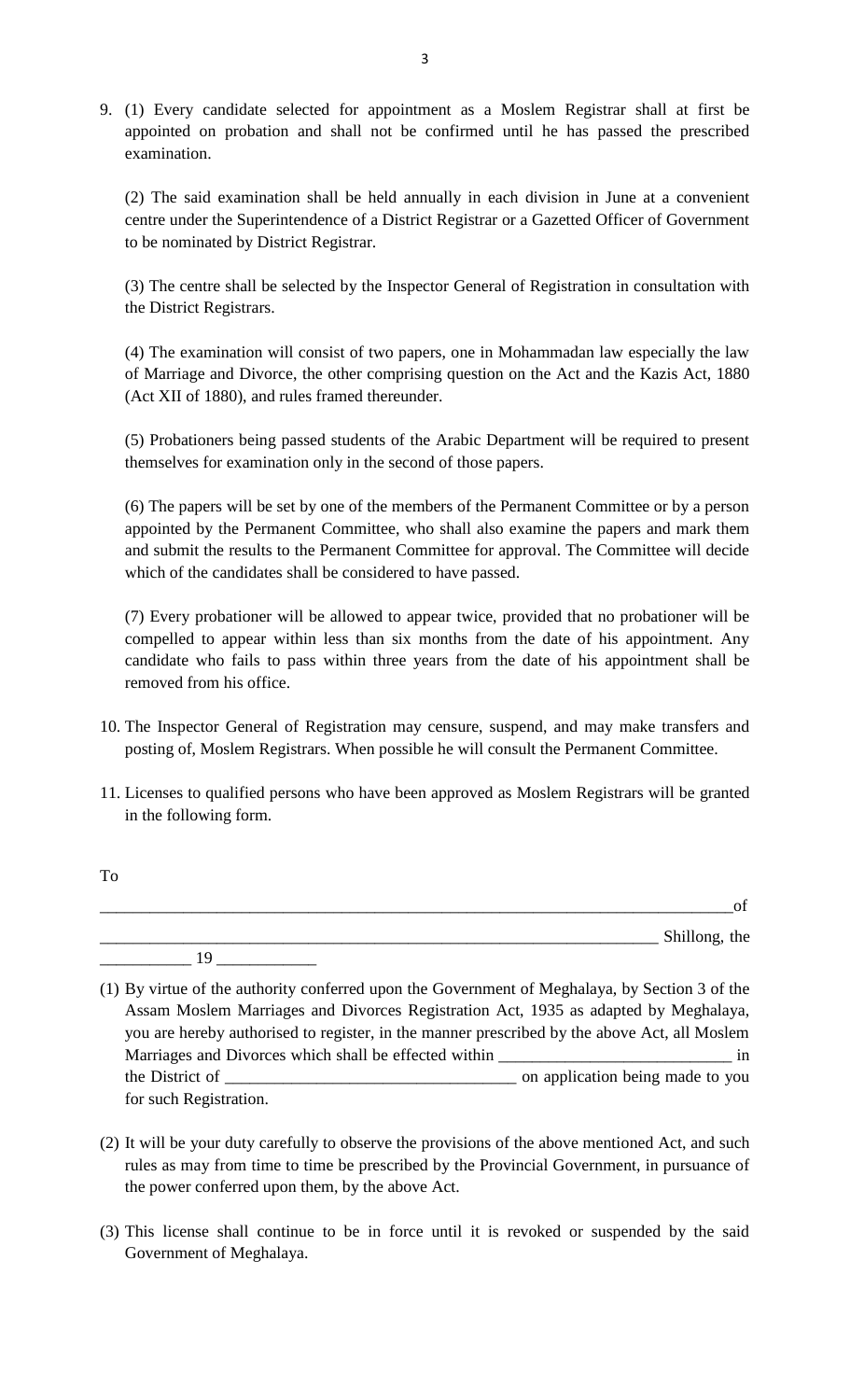- 12. When a Moslem Registrar desires to give up his license or is about to leave the place of the district in which he has exercised the functions of Moslem Registrar, he shall report the circumstances through the District Registrar to the Inspector General of Registration for orders. district in which he has exercised the functions of Moslem Registrar, he shall report the circumstances through the District Registrar to the Inspector General of Registration for orders.<br>13. **Compulsory retirement** – The
- circumstances through the District Registrar to the Inspector General of Registration for<br>orders.<br>**Compulsory retirement** The date of compulsory of a Muslim Marriages Registrar is the<br>date on which he attains the age of compulsory retirement – The date of compulsory of a Muslim Marriages Registrar is the date on which he attains the age of 60 years or completes 30 years service whichever happens earlier. He may be retained in service beyo and so long as suitable local candidates are not available.
- date on which he attains the age of 60 years or completes 30 years service whichever happens<br>earlier. He may be retained in service beyond the date of compulsory retirement only where<br>and so long as suitable local candidat of the records; and the certificate shall be forwarded by the District Registrar to the Inspector General of Registration.
- Government servants. The Inspector General may however, grant leave in cases of urgency and propose to Government a substitute. (1) Moslem Registrar shall not be entitled to leave as of right under the rules in force for<br>Government servants. The Inspector General may however, grant leave in cases of urgency<br>and propose to Government a substitute.<br>(

Registrars six weeks before the date on which they intend to avail themselves of it.

(3) The District Registrar may however grant leave not exceeding 10 days in cases of (2) Moslem Registrar are required to submit their applications for leave to the District Registrars six weeks before the date on which they intend to avail themselves of it.<br>(3) The District Registrar may however grant lea without a substitute.

- (4) No Moslem Registrar shall be absent from his jurisdiction without permission.
- 16. (1) When forwarding the application of a Moslem Registrar for leave or when reporting the<br>absence of Moslem Registrar from duty, a District Registrar should nominate a suitable<br>absence of Moslem Registrar from duty, a person to act as substitute from the list of candidates which will be maintained in his office (1) When forwarding the application of a Moslem Registrar for leave or when reporting the absence of Moslem Registrar from duty, a District Registrar should nominate a suitable person to act as substitute from the list of Certificate).

(2) The District Registrar's nomination shall be considered by the Inspector General of Registration. A temporary licence will then be issued by Government on his recommendation Certificate).<br>
(2) The District Registrar's nomination shall be considered by the Inspector General of<br>
Registration. A temporary licence will then be issued by Government on his recommendation<br>
to the selected candidate. another Moslem Registrar unless he has been licensed to hold charge of the latter office. Registration. A temporary licence will then be issued by Government on his recommendation<br>to the selected candidate. A Moslem Registrar shall not be placed in charge of the office of<br>another Moslem Registrar unless he has to the selected candidate. A Moslem Registrar shall not be placed in charge of the office of another Moslem Registrar unless he has been licensed to hold charge of the latter office.<br>(1) Neither entry of name in the list m

(1) Neither entry of name in the list mentioned in Rule 15 nor temporary appointment to the office of a Moslem Registrar will be held to establish a claim to permanent appointment.<br>(2) When a permanent vacancy occurs, the

vacancy may with advantage be filled by transfer of a local candidate who has been serving faithfully and well away from his home Muslim Registry. When the Inspector General of Registration decides that the vacancy be filled otherwise than by transfer, a notice calling for applications to be filled within one month, shall be posted at the District and Sub-divisional Sub-Registry Offices. The District Registrar will make his nomination from the applications filed and the nomination will be scrutinized by the Permanent Committee under Rule 3. 18. applications to be filled within one month, shall be posted at the District and Sub-divisional<br>
18. Service as a Moslem Registrar shall not count as Government Committee under Rule 3.<br>
18. Service as a Moslem Registrar

any claim for pension of gratuity or to leave or allowances of any kind.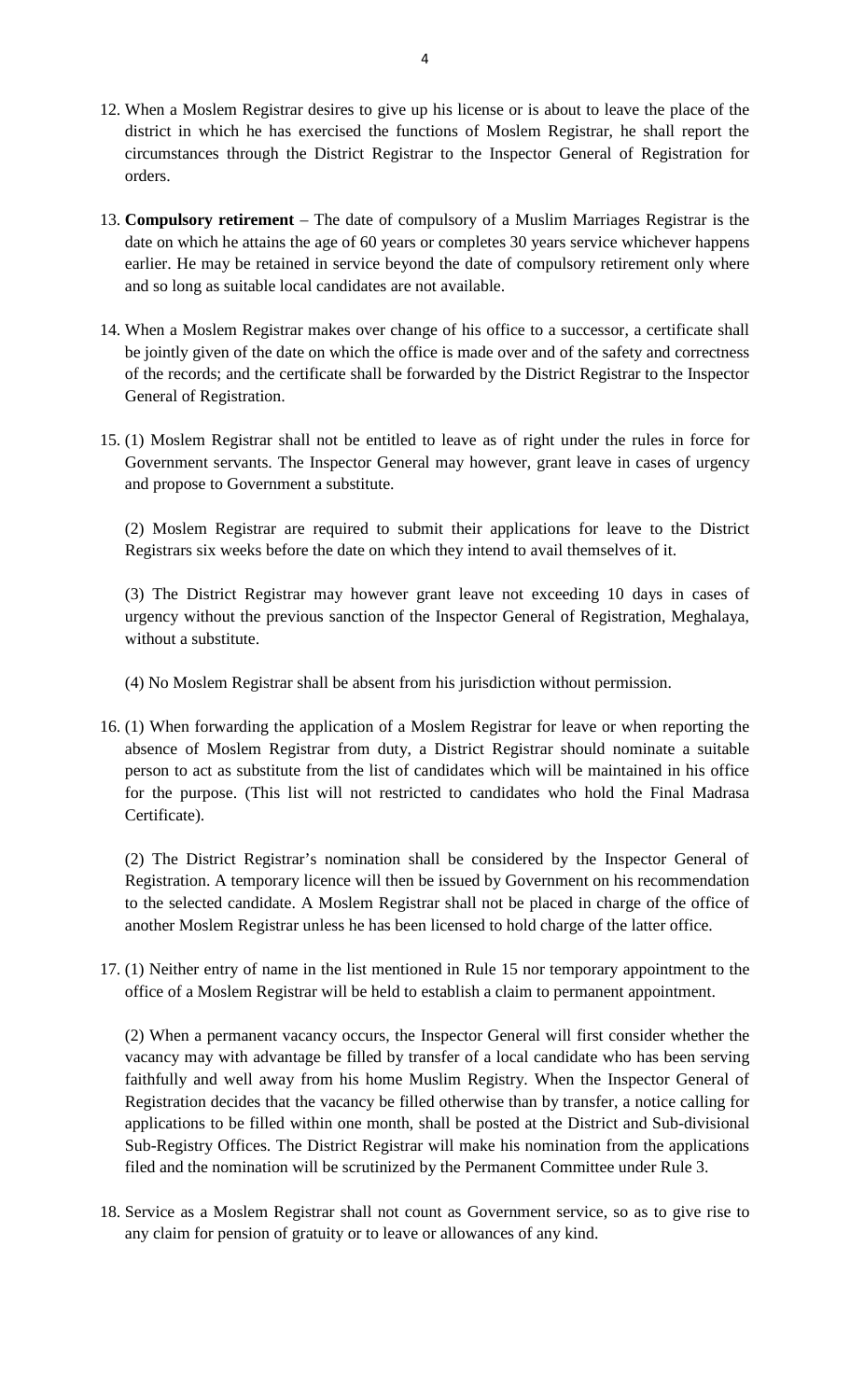19. (1) The general control and supervision of the working of the Act shall be exercised by the Inspector General of Registration aided by the District Registrars and Sub-Registrars.

(2) District Registrars and Sub-Registrars are authorized to visit or to depute an Extra Assistant Commissioner to visit and inspect all Moslem Marriage Registry Offices within the districts, and Sub-Divisional Officers are authorized to inspect all such offices within their Sub-divisions.

(3) Sub-Registrars and Sub-divisional Officers should not themselves pass any orders on the districts, and Sub-Divisional Officers are authorized to inspect all such offices within their<br>Sub-divisions.<br>(3) Sub-Registrars and Sub-divisional Officers should not themselves pass any orders on the<br>occasion of their in points on which the order appear to them to be necessary. (3) Sub-Registrars and Sub-divisional Officers should not themselves pass any orders on the occasion of their inspections but should report to the District Registrars for orders on any points on which the order appear to t

below, free of change:-

|    | 1. Register               | A                         | (Book I)                                                         |                    |
|----|---------------------------|---------------------------|------------------------------------------------------------------|--------------------|
|    | 2. Copies of              | do.                       |                                                                  | for parties.       |
|    | 3. Do.                    | do.                       |                                                                  | for the Registrar. |
| 4. | Do.                       | do.                       |                                                                  | for issue.         |
|    | 5. Register               | B                         | (Book II)                                                        |                    |
|    | 6. Copies of              | do.                       |                                                                  | for parties        |
|    | 7. Do.                    | do.                       |                                                                  | for the Registrar  |
|    | 8. Do.                    | do.                       |                                                                  | for issue          |
|    | 9. Register               | $\mathsf{C}$              | (Book III)                                                       |                    |
|    | 10. Copies of             | do.                       |                                                                  | for parties.       |
|    | 11. Do.                   | do.                       |                                                                  | for Registrar.     |
|    | 12. Do.                   | do.                       |                                                                  | for issue.         |
|    | 13. Book of Refusal.      |                           |                                                                  |                    |
|    | 14. Book Appeals.         |                           |                                                                  |                    |
|    | 15. Index Book.           |                           |                                                                  |                    |
|    | 16. Ditto Sheets.         |                           |                                                                  |                    |
|    | 17. Form of Applications. |                           |                                                                  |                    |
|    | 18. Catalogue.            |                           |                                                                  |                    |
|    | $10.771 \pm 1.11$         | $\mathbf{1}$ $\mathbf{D}$ | $\mathbf{D}$ $\mathbf{A}$ $\mathbf{A}$ $\mathbf{A}$ $\mathbf{A}$ |                    |

- 
- 
- 
- 
- 
- 
- 13. Book of Refusa<br>14. Book Appeals.<br>15. Index Book.<br>16. Ditto Sheets.<br>17. Form of Applic<br>18. Catalogue.<br>19. The Moslem M 14. Book Appeals.<br>15. Index Book.<br>16. Ditto Sheets.<br>17. Form of Applications.<br>18. Catalogue.<br>19. The Moslem Marriages and Divorces Registration Act, 1935 (as adapted by Meghalaya).<br>20. Requisition for forms. 15. Index Book.<br>16. Ditto Sheets.<br>17. Form of Applications.<br>18. Catalogue.<br>19. The Moslem Marriages and<br>20. Requisition for forms.<br>21. Receipt Book. 10. Duto Sheets.<br>17. Form of Applicatio<br>18. Catalogue.<br>19. The Moslem Marri<br>20. Requisition for for:<br>21. Receipt Book.
- 

He will also be supplied with a seal and will use no ink for making entries in the registers and indexes other than that supplied from the Government stores. All books, registers, etc., which may subsequently be supplied, shall be paid, for by the Moslem Registrar at the time of supply.

When the first supply is exhausted a Moslem Registrar will obtain on a requisition by a letter from the District Registrar all standardized forms. Such requisition must be accompanied by a treasury challan (unless the Moslem Registrar is exempted from paying for forms) showing the deposit of the cost of such priced forms as have been included in his requisition. No Moslem Registrar shall mak forms) showing the deposit of the cost of such priced forms as have been included in his requisition. No Moslem Registrar shall make an indent for forms direct on the Local Government or on the Government Contractors. Private printing of standardized forms by the required by the Moslem Registrars of his district and will be responsible for maintaining an requisition. No Moslem Registrar shall make an indent for forms direct on the Local<br>Government or on the Government Contractors. Private printing of standardized forms by the<br>Moslem Registrars is forbidden. The District Re forms which are saleable are to be clearly marked as such in the book. An issue of saleable forms or stationery, including ink, will be made on receipt of a challan showing the deposit of the value or on reference to a definite order of the District Registrar sanctioning a free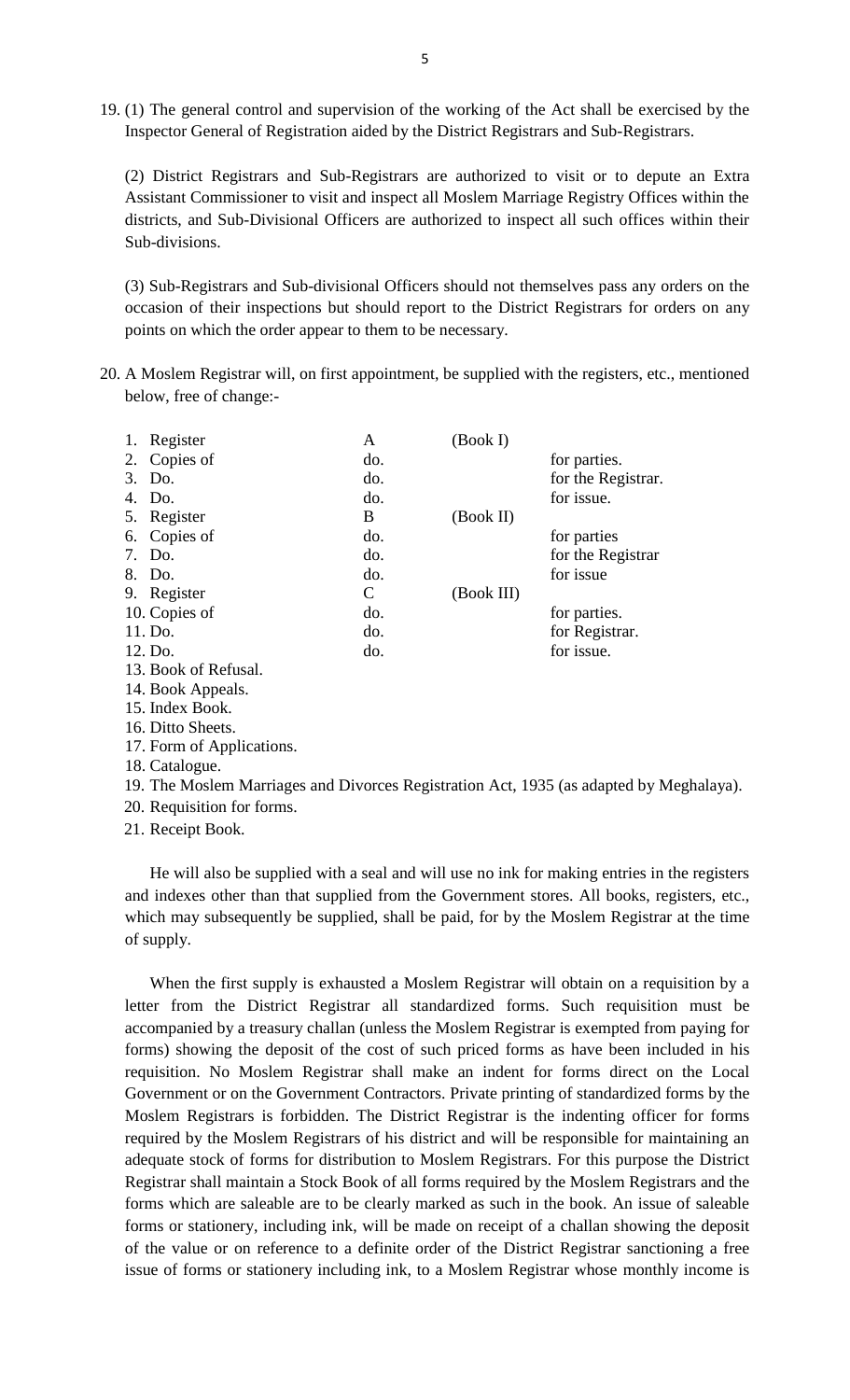not more than Rs. 1000/-. Sums received by the sale of these forms or stationery are to be credited to the Head of Account as the State Government may prescribed.

- not more than Rs. 1000/-. Sums received by the sale of these forms or stationery are to be credited to the Head of Account as the State Government may prescribed.<br>21. The seal shall always remain in the personal custody of Registrar ceases, either temporarily or permanently to exercise his functions. 21. The seal shall always remain in the personal custody of the Moslem Registrar and shall be made over with the records to the officer appointed in his place whenever a Moslem Registrar ceases, either temporarily or perma
- place in every Moslem Registrar's Office. 22. A printed table of fees in the vernacular of the district shall be affixed in some conspicuous<br>place in every Moslem Registrar's Office.<br>23. The fees received by the Moslem Registrar under Sections 9 and 15 of the Act,
- may be retained by him as his lawful remuneration, provided that he duly pays for the registers and other articles supplied to him under Rule 19. All fees received by a District Registrar shall be credited to Government in the same way as fees realized under the Indian Registration Act.

A receipt shall be granted to the payee from the printed book prescribed for the purpose by the Moslem Registrar or District Registrar as the case may be, in which shall be entered in detail all sums received on account of fees and allowance. The receipt shall be sealed with the seal of the Moslem Registrar or District Registrar granting it and shall be signed and dated by that officer.

- 24. A Moslem Registrar shall not be debarred from holding any other salaried appointment with the permission of the District Registrar, provided that it does not interfere with the proper discharge of his duties as Moslem Registrar. 24. A Moslem Registrar shall not be debarred from holding any other salaried appointment with<br>the permission of the District Registrar, provided that it does not interfere with the proper<br>discharge of his duties as Moslem
- the permission of the District Registrar, provided that it does not interfere with the proper<br>discharge of his duties as Moslem Registrar.<br>When the attendance of a Moslem Registrar is required at the celebration of a marri discharge of his duties as Moslem Registrar.<br>When the attendance of a Moslem Registrar is required at the celebration of a marriage or<br>other ceremony, the party requiring his attendance shall make an application to the Mos may attend. 26. It shall be lawful for Moslem Registrars to travel on circuit within jurisdiction for the lawful for Moslem Registrars to travel on circuit within jurisdiction for the 126. It shall be lawful for Moslem Registrars to t
- purpose of attending celebration of marriages or other ceremonies, a Muslim Marriage Registrar may charge the following fees for visiting a place (other than his own office) for It shall be lawful for Moslem Registrars to travel on circuit within jurisdipurpose of attending celebration of marriages or other ceremonies, a Mus.<br>Registrar may charge the following fees for visiting a place (other than purpose of attending celebration of marriages or other<br>Registrar may charge the following fees for visiting a plate<br>the purpose of attending the celebration of a marriage or oth<br>(a) An attendance fee which shall not exceed (a) An attendance fee which shall not exceed Rs. 100/-.<br>
(b) A travelling allowance at a rate not exceeding Rs. 5/- per Km. for the distance actually
	-
	- travelled.
- 27. When the Moslem Registrar is present at the celebration of a marriage, he shall make an entry of the fact in the Register of Marriages (A), and a copy of such entry shall be included b) A travelling allowance at a rate not exceeding Rs. 5/- per Km. for the distance actually travelled.<br>When the Moslem Registrar is present at the celebration of a marriage, he shall make an entry of the fact in the Regist in the copies to be made under Sections 11, 14 and 21 of the Act. 27. When the Moslem Registrar is present at the celebration of a marriage, he shall make an entry of the fact in the Register of Marriages (A), and a copy of such entry shall be included in the copies to be made under Sect external or divorce in the Register of Marriages (A), and a copy of such entry shall be included<br>in the copies to be made under Sections 11, 14 and 21 of the Act.<br>28. If all the persons who, by Section 10 of the Act, are r
- present provided that no marriage or divorce for registration of which application has been made within one month, as required by Section 9, shall be registered after the expiration of six months from the date on which the marriage or divorce was effected.
- 29. The Moslem Registrar shall satisfy himself whether or not a marriage was effected by the persons by whom it is represented to have been effected in the following manner:-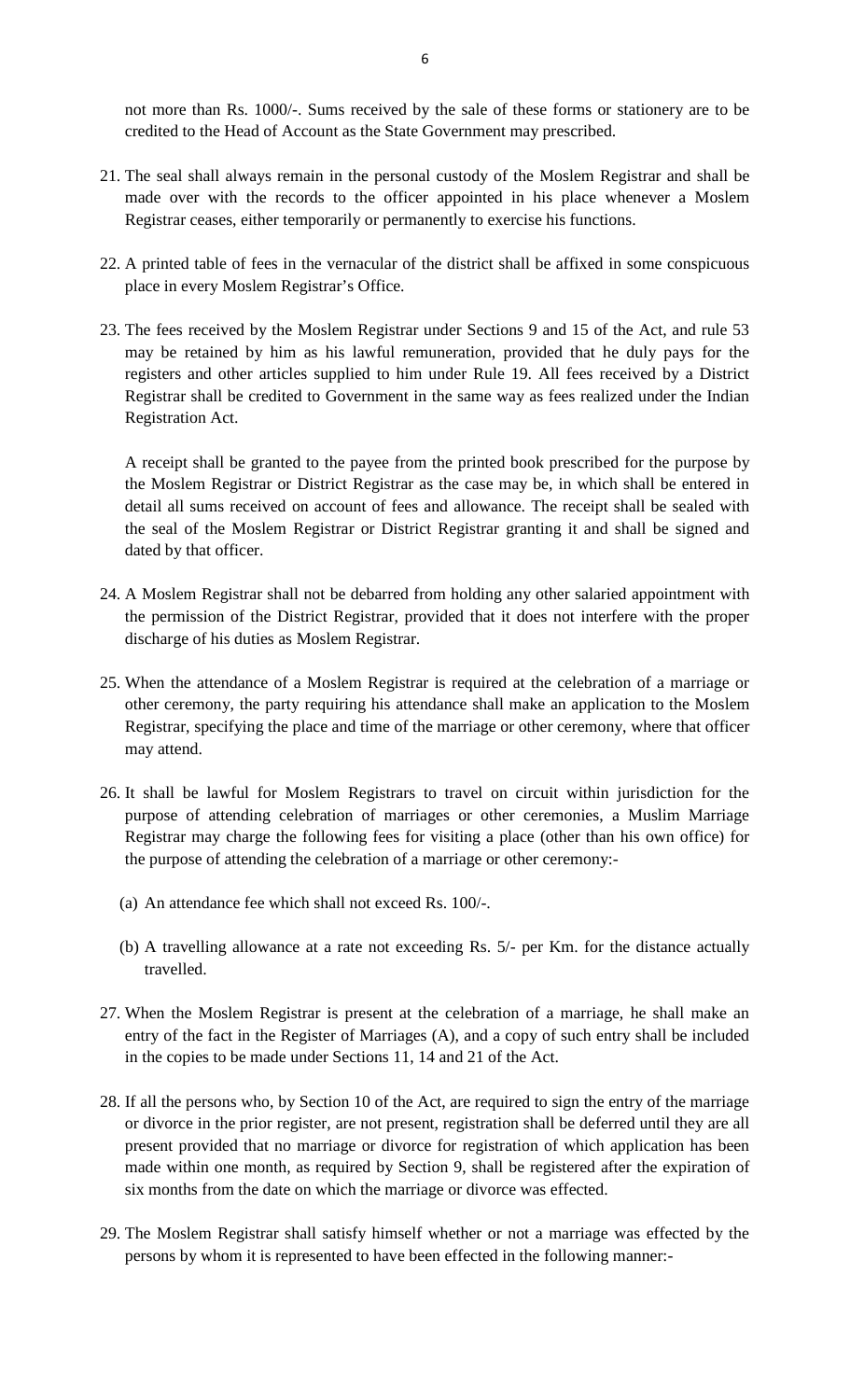- <sup>7</sup><br>(1) By examining the parties to the marriage, or, if either or both of them are minors,<br>their lawful guardians. If the woman be a purdah-nasheen, her duly authorized Vakil their lawful guardians. If the woman be a purdah-nasheen, her duly authorized Vakil shall be examined instead of the woman. (1) By examining the parties to the marriage, or, if either or both of the their lawful guardians. If the woman be a purdah-nasheen, her duly au shall be examined instead of the woman.<br>(2) By examining the two witnesses wh
- 
- 30. The Moslem Registrar shall satisfy himself whether or not a divorce other than the kind known as Khula, was effected by the man by known it is represented to have been effected the divorce. 31. The Moslem Registrar shall satisfy himself that a divorce of the kind known as Khula was effected by the persons by whom it was represented to have been effected in the following effected by the persons by whom it was
- by examining that man; and if he be of the Shia sect, by examining also the two witnesses to the divorce.<br>The Moslem Registrar shall satisfy himself that a divorce of the kind known as Khula was effected by the persons by manner:- The Moslem Registrar shall satisfy himself that a divorce of the kind known as Khula was<br>effected by the persons by whom it was represented to have been effected in the following<br>manner:-<br>(1) By examining the parties to th
	- her duly constituted Vakil or lawful guardians shall be examined instead or the woman. (1) By examining the parties to the Khula, provided that if the woman be a purdah-nasheen, her duly constituted Vakil or lawful guardians shall be examined instead or the woman.<br>(2) If the man be of the Shia sect, by also
	-
- 32. The Moslem Registrar shall satisfy himself of the identity of persons appearing before him as witnesses of marriage or divorce, unless they are otherwise personally known to him, by witnesses of marriage or divorce, unless they are otherwise personally known to him, by examining at least one witness to the identity of each person as appearing. 32. The Moslem Registrar shall satisfy himself of the identity of persons appearing before him as<br>witnesses of marriage or divorce, unless they are otherwise personally known to him, by<br>examining at least one witness to th
- witnesses of marriage or divorce, unless they are otherwise personally known to him, by examining at least one witness to the identity of each person as appearing.<br>In the case of any person appearing as the representative further examine witnesses to the fact of the Vakil having been duly authorized to appear. appears as guardian or Vakil), the Moslem Registrar shall satisfy himself of the right of such person to appear by examining such person. If a Vakil so appear, the Moslem Registrar shall further examine witnesses to the fa
- read over by the Moslem Registrar to the persons who by Section 10 of the Act, are required further examine witnesses to the fact of the Vakil having been duly authorized to appear.<br>When the entry of the marriage or divorce has been made in the proper registrar, it shall<br>read over by the Moslem Registrar to the p 34. When the entry of the marriage or divorce has been made in the proper registrar, it shall be read over by the Moslem Registrar to the persons who by Section 10 of the Act, are required to sign such entry. If they admit
- read over by the Moslem Registrar to the persons who by Section 10 of the Act, are required to sign such entry. If they admit its correctness, the entry shall then be signed by them.<br>When a person who cannot write, signs h affixed in his presence. 135. When a person who cannot write, signs his name by means of a mark his name shall be<br>recorded at length, and the writer also shall sign his name in attestation that the mark was<br>affixed in his presence.<br>36. If a Moslem recorded at length, and the writer also shall sign his name in attestation that the mark was
- presence of the persons married, or, in case of their death or absence, in the presence of two other, credible witness, correct the error by entry in the margin without any alteration of the original entry, and shall sign the original entry and add thereto the date of such correction and he shall also the like marginal entry in the copies thereof. And every entry made under this section shall be attested by the witnesses in whose presence it was made.

And, in case a copy has been already sent to the Registrar, the Moslem Registrar shall make<br>and send another copy thereof, containing both the original erroneous entry and the marginal<br>correction therein made.<br>37. No erasu and send another copy thereof, containing both the original erroneous entry and the marginal correction therein made.

corrected when necessary, with a pen, and shall be invariably attested by the Registering Officer, Corrections are not to be obliterated or blotted out, so as illegible, but a line is to be 37. No erasures shall be made with a knife in any registers, book or record, but mistakes shall be corrected when necessary, with a pen, and shall be invariably attested by the Registering Officer, Corrections are not to b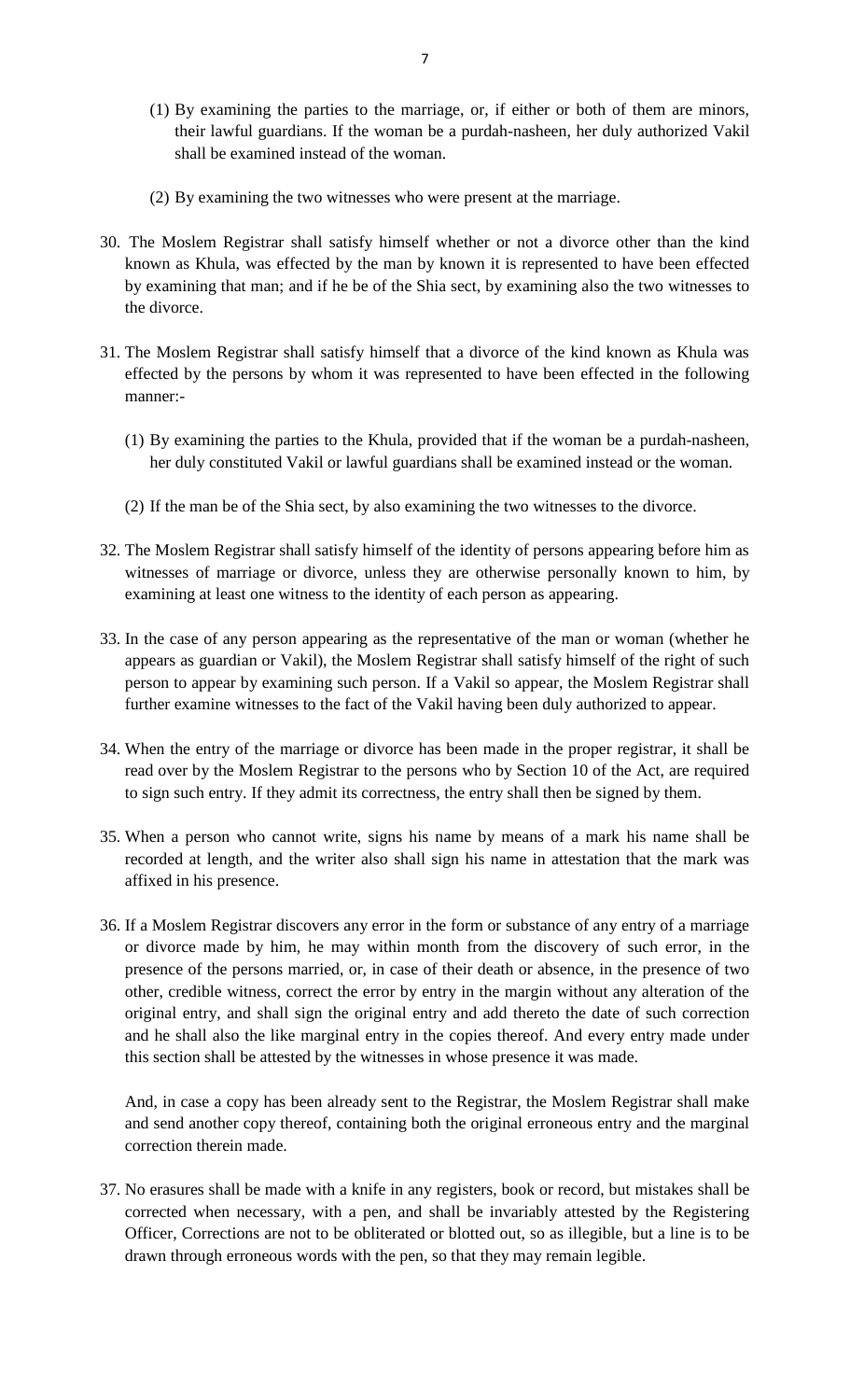- <sup>8</sup><br>38. The circumstances under which registration of a marriage or divorce should be refused are as<br>follows:follows:-
	- The circumstances under which registration of a marriage or divorce should be refused are as follows:-<br>(1) If the marriage or divorce was not effected within the jurisdiction of the Moslem<br>Registrar to whom application for Registrar to whom application for registration is made. (1) If the marriage or divorce was not effected within the jurisdiction of the Moslem<br>Registrar to whom application for registration is made.<br>(2) If the application is not made by the person specified in Section 8 of the A
	-
	- (2) If the application is not made by the person specified in Section 8 of the Act.<br>
	(3) If application has been made after the expiry of one month from the date on which the marriage or divorce was effected. marriage or divorce was effected.
	- (3) If application has been made after the expiry of one month from the date on which the marriage or divorce was effected.<br>
	(4) If all the persons required by Section 10 of the Act to sign the entry in the proper Register fail to appear within the time limited for such appearance fixed by the Moslem Registrar under Rule 27. (4) If all the persons required by Section 10 of the Act to sign the entry in the proper Register<br>fail to appear within the time limited for such appearance fixed by the Moslem Registrar<br>under Rule 27.<br>(5) If the Moslem Re fail to appear within the time limited for such appearance fixed by the Mosle<br>under Rule 27.<br>If the Moslem Registrar fail to satisfy himself that the marriage or divorce v<br>by the person or persons by whom it is represented
	-
	- (5) If the Moslem Registrar fail to satisfy himself that the marriage or divorce was effected<br>by the person or persons by whom it is represented to have been effected.<br>(6) If the Moslem Registrar fails to satisfy himself a before him and alleging that the marriage has been effected.
	- (6) If the Moslem Registrar fails to satisfy himself as to identify of the persons appearing<br>before him and alleging that the marriage has been effected.<br>(7) In the case of any person appearing as the representation of the right of such person to appear. (7) In the case of any person appearing as the representation of the man or woman (whether<br>he appears as guardian or as (Vakil), if the Moslem Registrar is not satisfied as to the<br>right of such person to appear.<br>(8) If one the appears as guardian or as (Vakil), if the<br>right of such person to appear.<br>If one of the parties applying for registratio<br>divorce, appear to be of unsound mind.
- 39. In cases (2), (4) and (8) referred to in Rule 38, the refusal order shall ordinarily be deferred
- till one month has elapsed from the date on which the marriage or divorce was effected, but if the parties declare their inability to comply with the requirements of the law, or for any other reason wish that registration should at once be refused, this may be done. till one month has elapsed from the date on which the marriage or divorce was effected, but if<br>the parties declare their inability to comply with the requirements of the law, or for any other<br>reason wish that registration
- clauses 5, 6 or 7 of Rule 38, the Moslem Registrar will record the grounds of his decision. 40. The reasons for refusal to register to be recorded under Section 19 of the Act shall be concisely and clearly stated in each particular case. When registration is refused under clauses 5, 6 or 7 of Rule 38, the Moslem
- the reasons numbered (1), (2), (3) and (8) in Rule 37. Fees and travelling allowances paid for the attendance of Moslem Registrar at the celebration of marriages shall be refunded only in cases where the Moslem Registrar does not attend. Fees paid for searches in the registers and indexes or for copies of entries, shall be refunded only when the searches are not made or the copies not given. the refund of fees paid to a Moslem Registrar shall be made by him at once on application<br>42. The refund of fees paid to a Moslem Registrar shall be made by him at once on application<br>and he shall take and file a receipt f
- whom it is made. 42. The refund of fees paid to a Moslem Registrar shall be made by him at once on application<br>and he shall take and file a receipt for the amount of such repayment from the person to<br>whom it is made.<br>43. When a Register bo
- the written portion, and a certificate showing the number of pages written upon shall be entered on the first page.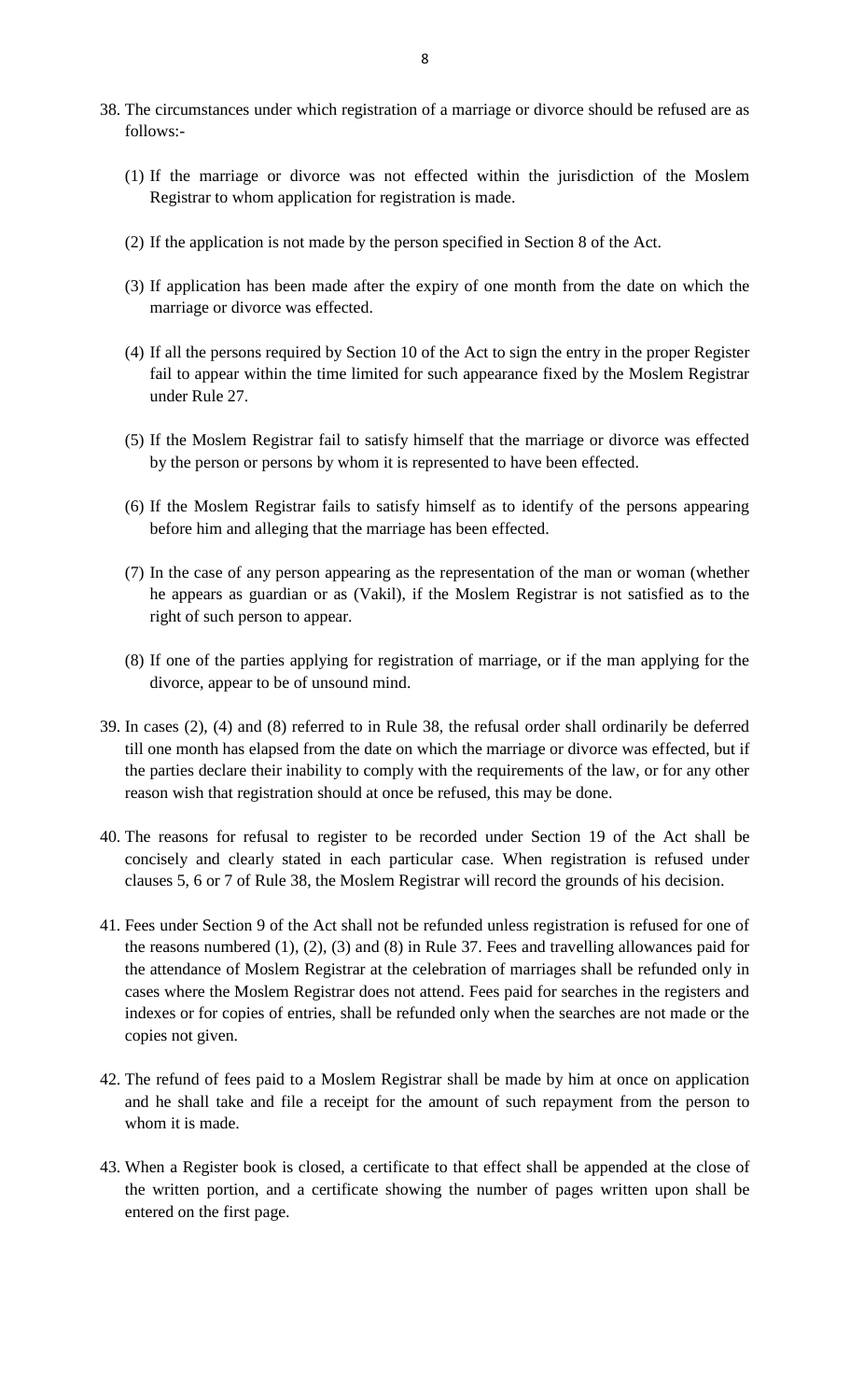- 9<br>44. The Registers and Indexes shall be kept in English, Bengali or Assamese. Copies under<br>Sections 11, 14 and 21 of the Act should be prepared in the language in which the registers g<br>Sections 11, 14 and 21 of the Act should be prepared in the language in which the registers<br>are kept. are kept.
- 45. The "year" referred to in Section \_ of the Act shall be a year of the Christian era, commencing on the  $1<sup>st</sup>$  of January and ending on the  $31<sup>st</sup>$  December. 45. The "year" referred to in Section  $\angle$  of the Act shall be a year of the Christian era,<br>commencing on the 1<sup>st</sup> of January and ending on the 31<sup>st</sup> December.<br>46. The index to Marriages and Divorces shall be prepared f
- shall contain the following particulars:- 3. Residence 46. The index to Marriages and Divorces shall be prepared from the Registers A, B and C, and shall contain the following particulars:-<br>1. Name of party.<br>2. Father's name 3. Residence
	-
	- 2. Father's name
	-
	- 1. Name of party.<br>
	2. Father's name<br>
	3. Residence<br>
	4. Place of Registration<br>
	5. Date of Registration 3. Residence<br>4. Place of Regist<br>5. Date of Regist<br>6. Serial number<br>7. Book<br>8. Volume 4. Place of Registra<br>5. Date of Registra<br>6. Serial number fo<br>7. Book<br>8. Volume<br>9. Page
	- 5. Date of Regis<br>6. Serial numbe<br>7. Book<br>8. Volume<br>9. Page
	- 1. Name of party.<br>
	2. Father's name<br>
	3. Residence<br>
	4. Place of Registration<br>
	5. Date of Registration<br>
	6. Serial number for the year 2. Father's name<br>
	3. Residence<br>
	4. Place of Registration<br>
	5. Date of Registration<br>
	6. Serial number for the year<br>
	7. Book
	-
	-
	-
- 47. Names shall be indexed according to their first letter and shall be arranged in order of the English or Bengali or Assamese alphabet. A mere title or designation or race shall not be taken as the index word.

Thus, Sheik Ramjan will be indexed Ramjan, Sheik; Mir Aulad Ali, Mir.

48. A catalogue in the form given below shall be kept up and permanently preserved in every Moslem Registrar's office and on the occasion of every transfer of records, the Officer receiving charge of the records shall compare them with the Catalogue and certify therein that he has found them correct. Whenever any of the records are transferred to the district

## **FORM OF CATALOGUE**

| Sl.<br>No. | District or<br>Sub-district to<br>which the | Year | Time of<br>books | Volume | Number of<br>entries in<br>each | Number of<br>pages<br>written on | Remarks |
|------------|---------------------------------------------|------|------------------|--------|---------------------------------|----------------------------------|---------|
| 1          | book relate<br>$\overline{2}$               | 3    | $\overline{4}$   | 5      | 6                               | $\overline{7}$                   | 8       |
|            |                                             |      |                  |        |                                 |                                  |         |
|            |                                             |      |                  |        |                                 |                                  |         |

- The following records s<br>
(a) All register books A<br>
(b) The Catalogue.<br>
(c) Reports of the destr
- 
- (a) All register books A, B and C and their Indexes.<br>
(b) The Catalogue.<br>
(c) Reports of the destruction of records and lists of papers destroyed (d) Fee book.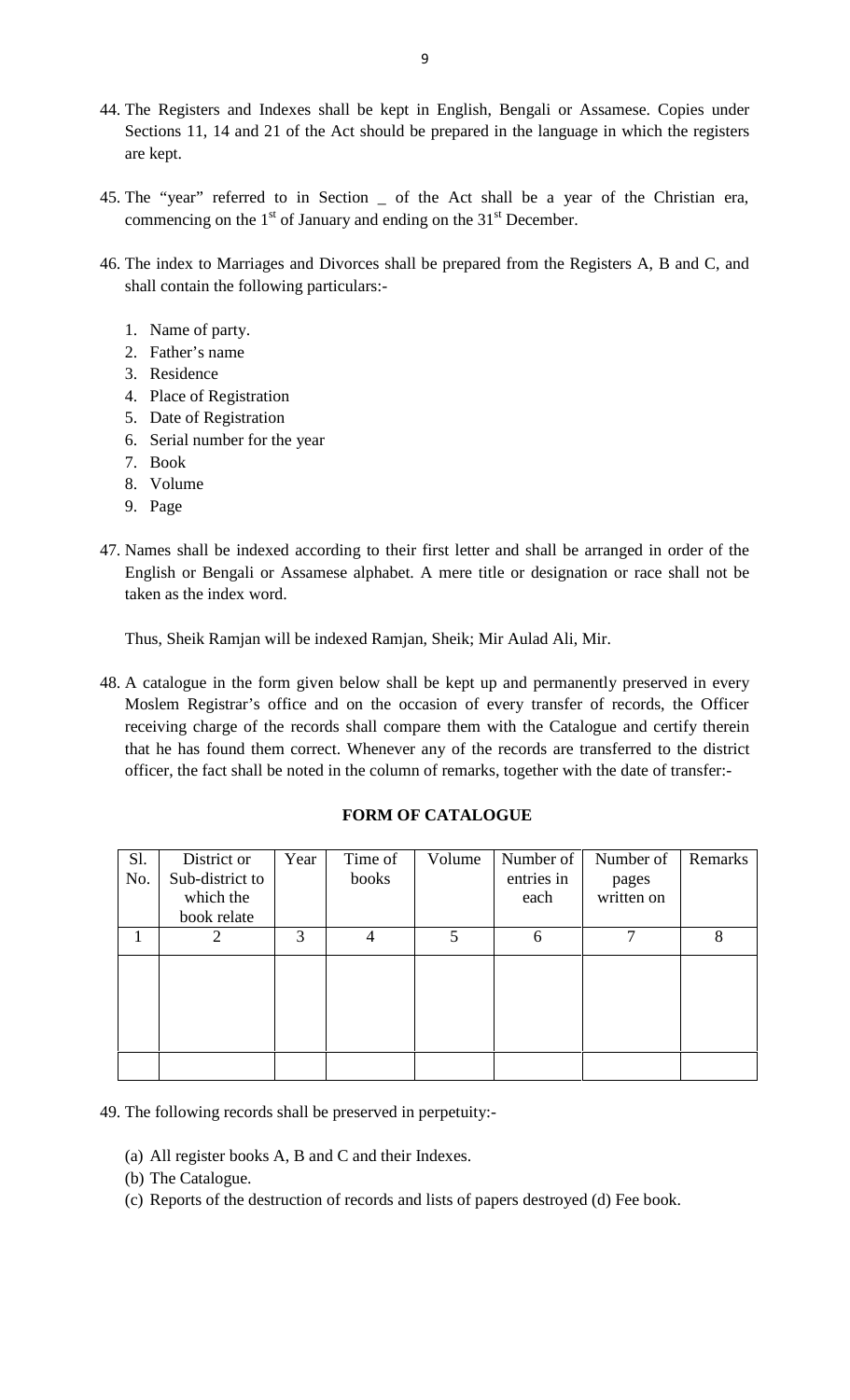| 10                                                                                                                                                                            |          |
|-------------------------------------------------------------------------------------------------------------------------------------------------------------------------------|----------|
| 50. The following records shall be preserved for the period noted against each, after which they<br>will be destroyed:-                                                       |          |
| (a) Register of refusals                                                                                                                                                      | 12 years |
| (b) Register of appeals                                                                                                                                                       | Ditto    |
| (c) Inspection Reports                                                                                                                                                        | Ditto    |
| (d) Annual Reports                                                                                                                                                            | Ditto    |
| (e) Counterfoils of receipt granted under Rule 19                                                                                                                             | Ditto    |
| Applications for registration or for attendance at the Celebration of<br>(f)<br>marriages under Rule 21                                                                       | 3 years  |
| (g) Applications for search of copies of extracts                                                                                                                             | 3 years  |
| (h) All correspondence, whether in the vernacular or in English, which<br>is of an ordinary routine character and which the District Registrar<br>considers may be destroyed. | 3 years  |
| (i) Requisition for forms and stationery                                                                                                                                      | 3 years  |
| Applications for the post of Marriage Registrar<br>(i)                                                                                                                        | 3 years  |
| (k) All other records not specified in the above Rules.                                                                                                                       | 3 years  |

- (j) Applications for the post of Marriage Registrar and the seculiarity of the Registrate copies of entries in the registers, and Index books may be destroyed as soon as the completed volume of Register or Index to which s completed volume of Register or Index to which such returns relate is received in the Sadar Office. are copies of entries in the registers, and Index books may be destroyed as soon as the completed volume of Register or Index to which such returns relate is received in the Sadar Office.<br>S2. (a) No records or papers whate
- Inspector General of Registration.

(b) Subject to such sanction the records in the offices of Registrars and Moslem Registrars<br>may be destroyed after the expiration of the period of their retention as specified in Rule 49,<br>the said period being computed fr may be destroyed after the expiration of the period of their retention as specified in Rule 49, the said period being computed from the  $1<sup>st</sup>$  January next following the date of record.

- writing; no stamps are required on such applications. Applications made to the District Registrar shall be entered in the register kept by him for that purpose. Applications made to the Moslem Registrar shall be filed by him, the date of application and the date on which a Application for search in the records or for copies of extracts therefrom shall be made in writing; no stamps are required on such applications. Applications made to the District Registrar shall be entered in the register riting; no stamps are required on such applications. Applications made to the District Registrar shall be entered in the register kept by him for that purpose. Applications made to the Moslem Registrar shall be filed by hi other person under Section 22 of the Act, the application together with the prescribed fee, the Moslem Registrar shall be filed by him, the date of application and the date on which a search was made, or a copy delivered, being noted on the back of the application. If the register from which an extract is require expense of the applicant. 54. A call for information from any court, shall, if it necessitates search in the registers, be
- accompanied by the necessary fee for search. Officers of Government shall be permitted to inspect the registers without fee; but if the production of a register in any Court is required, it shall be produced by the Moslem Registrar or other officer whom the District Registrar may depute for the purpose, who will be entitled to claim payment of his expenses like any other witness.
- 55. Besides the fees leviable under Section 15 of the Act a fee of Rs. 5/- may be charged for extracts and copies of orders and records not otherwise provided for in the law.
- 55. Besides the fees leviable under Section 15 of the Act a fee of Rs. 5/- may be charged for extracts and copies of orders and records not otherwise provided for in the law.<br>56. The Inspector General of Registration shou extracts and copies of orders and records not otherwise provided for in the law.<br>The Inspector General of Registration should send an Annual Report on the working of the<br>Act to the Government by the 15<sup>th</sup> July of each yea during the preceding two years:-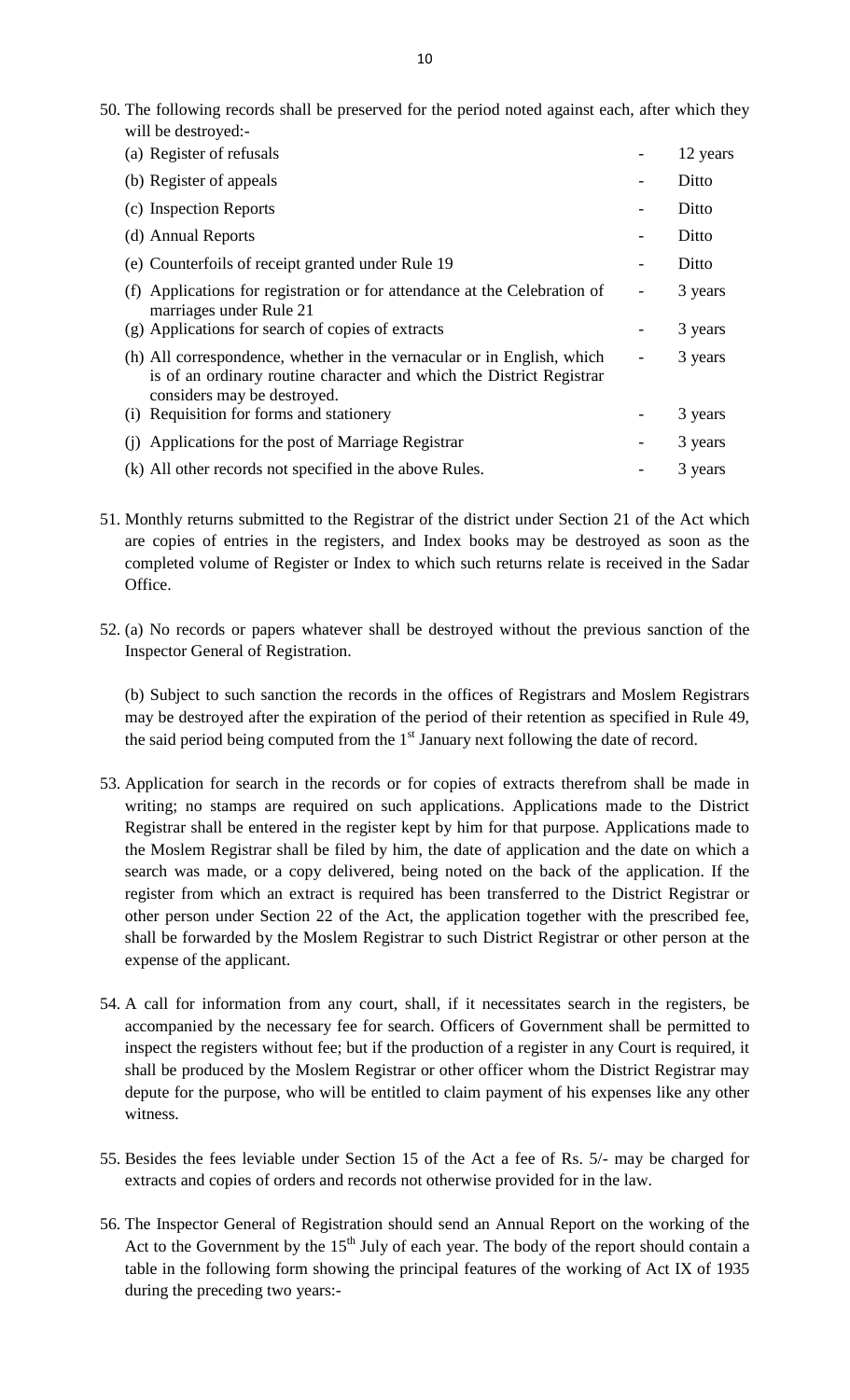|      |                                                                |                                                       | 11                                |                                              |                                              |                                             |
|------|----------------------------------------------------------------|-------------------------------------------------------|-----------------------------------|----------------------------------------------|----------------------------------------------|---------------------------------------------|
| Year | No. of districts in<br>which Act IX of<br>1935 was in<br>force | No. of offices<br>open at the<br>close of the<br>year | No. of<br>marriages<br>registered | Number of<br>Talak<br>divorces<br>registered | Number of<br>Khola<br>divorces<br>registered | Total No.<br>of<br>ceremonies<br>registered |
|      | $\overline{2}$                                                 | 3                                                     | $\overline{4}$                    | 5                                            | 6                                            | 7                                           |
|      |                                                                |                                                       |                                   |                                              |                                              |                                             |
|      |                                                                |                                                       |                                   |                                              |                                              |                                             |
|      |                                                                |                                                       |                                   |                                              |                                              |                                             |
|      |                                                                |                                                       |                                   |                                              |                                              |                                             |

The text should go on to indicate the total number of offices opened and closed during the year under review, the total number of ceremonies registered, the average number of The text should go on to indicate the total number of offices opened and closed during the year under review, the total number of ceremonies registered, the average number of registrations in each office and the total and general remarks of the estimation in which the provisions of the Acts are held in different divisions of the province by which they are in force. The report should not exceed 1 page.

|                        | during the year under review.        |                                       | A table should be appended showing district-wise operations under Act IX of 1935<br>The form which this should take is shown below:-                                                                     |                                              |                                             |                                           |
|------------------------|--------------------------------------|---------------------------------------|----------------------------------------------------------------------------------------------------------------------------------------------------------------------------------------------------------|----------------------------------------------|---------------------------------------------|-------------------------------------------|
| Name<br>of<br>district | No. of<br>offices on<br>$31st$ March | Number, of<br>marriages<br>registered | Number of<br>Talak divorces<br>registered                                                                                                                                                                | Number of<br>Khola<br>divorces<br>registered | Total No.<br>of<br>ceremonies<br>registered | Total<br>receipt on<br>account of<br>fees |
|                        | $\overline{2}$                       | 3                                     | $\overline{4}$                                                                                                                                                                                           | 5                                            | 6                                           | 7                                         |
| <b>Total</b>           |                                      |                                       |                                                                                                                                                                                                          |                                              |                                             |                                           |
|                        |                                      |                                       | The District Registrar should send in the materials for the compilation of the report by the<br>15 <sup>th</sup> May of each year, to the office of the Inspector General of Registration and the Moslem |                                              |                                             |                                           |

15th May of each year, to the office of the Inspector General of Registration and the Moslem<br>
15<sup>th</sup> May of each year, to the office of the Inspector General of Registration and the Moslem<br>
Registrars should submit their r Registrars should submit their returns to the District Registrar not later than  $15^{th}$  April of each year.<br>S7. For the supervision of Moslem Marriage Registrars and Kazis there will be a permanent committee, consisting o year.

57. For the supervision of Moslem Marriage Registrars and Kazis there will be a permanent committee, consisting of 6 (six) members of which the Inspector General of Registration shall be the *ex-officio* President.

The following rules are prescribed for the guidance of the committee:-

Shall be the *ex-officio* President.<br>
The following rules are prescribed for the guidance of the committee:<br>
(1) The Committee shall consist of six members. The Inspector General of Registration for<br>
the time being shall b following rules are prescribed for the guidance of the committee:-<br>The Committee shall consist of six members. The Inspector General of Registration for<br>the time being shall be President, and Persian and Arabic Professor o Administration by Notification in the official gazette. They shall hold office for a term of three years, and shall be eligible for reappointment on the expiry of the term. Members the time being shall be President, and Persian and Arabic Professor of a Governic College shall be a member. The remaining members shall be appointed by the L<br>Administration by Notification in the official gazette. They sh